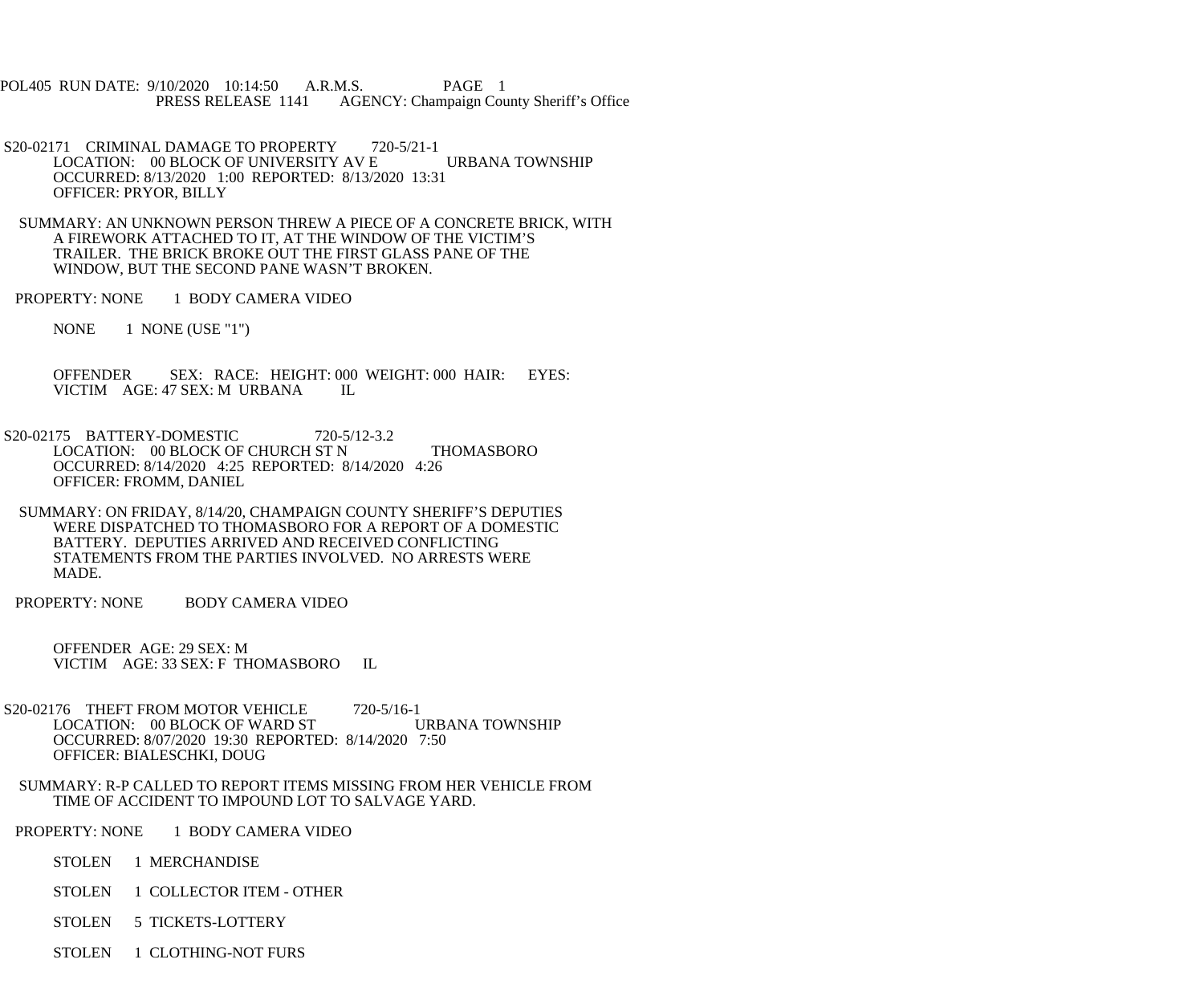POL405 RUN DATE: 9/10/2020 10:14:50 A.R.M.S. PAGE 2<br>PRESS RELEASE 1141 AGENCY: Champaign Cou AGENCY: Champaign County Sheriff's Office STOLEN 3 MERCHANDISE

 OFFENDER SEX: RACE: HEIGHT: 000 WEIGHT: 000 HAIR: EYES: VICTIM AGE: 29 SEX: F SIDNEY IL

- S20-02181 DECEPTIVE PRACTICES 720-5/17-1<br>LOCATION: RIDGE CREEK RD RIDGE CREEK RD / FIELDSTONE DR OCCURRED: 8/14/2020 15:30 REPORTED: 8/14/2020 17:04 OFFICER: MAIDENS, MARK
- SUMMARY: ON FRIDAY EVENING, AUGUST 14, 2020 A DEPUTY FROM THE CHAMPAIGN COUNTY SHERIFF'S OFFICE RESPONDED TO A RESIDENTIAL ADDRESS IN THE VILLAGE OF SAVOY REGARDING DECEPTIVE PRACTICES. THE REPORTING PARTY/VICTIM DESCRIBED AN INTERNET "PHISHING" SCAM. THERE IS NO SUSPECT INFORMATION AT THIS TIME.

PROPERTY: NONE BODY CAMERA VIDEO

OFFENDER SEX: RACE: HEIGHT: 000 WEIGHT: 000 HAIR: EYES: VICTIM AGE: 46 SEX: F SAVOY VICTIM AGE: 46 SEX: F SAVOY

- S20-02185 BATTERY-DOMESTIC 720-5/12-3.2 LOCATION: 00 BLOCK OF CURTIS RD W SAVOY OCCURRED: 8/15/2020 9:35 REPORTED: 8/15/2020 9:36 OFFICER: GABRA, KEROLOS
- SUMMARY: THE OFFENDER AND VICTIM ARE IN A DATING RELATIONSHIP AND RESIDE IN THE SAME APARTMENT. THE OFFENDER AND VICTIM WERE USING DRUGS/ALCOHOL AND DURING THIS TIME GOT INTO AN ALTERCATION. DURING THE ALTERCATION THE OFFENDER BATTERED THE VICTIM AND CAUSED MULTIPLE VISIBLE INJURIES TO HIS BODY. THE OFFENDER WAS PLACED UNDER ARRESTED AND LATER TRANSPORTED TO THE HOSPITAL DUE TO HER CONSUMPTION OF DRUGS/ALCOHOL. THE OFFENDER WAS ISSUED A NOTICE TO APPEAR (NTA) AND RELEASED TO HOSPITAL STAFF.

PROPERTY: NONE BODY CAMERA VIDEO

 OFFENDER AGE: 47 SEX: F VICTIM AGE: 55 SEX: M SAVOY IL

ARRESTS: RANDALL KIMBERLY S AGE: 47 SEX: F 301 W CURTIS #7-102 SAVOY IL CHARGE: BATTERY-DOMESTIC 720-5/12-3.2 BATTERY-DOMESTIC TIC 720-5/12-3.2 BATTERY-DOMESTIC<br>BY: GABRA, KEROLOS AT: 300 BLK CURTIS RD

S20-02186 FOUND ARTICLES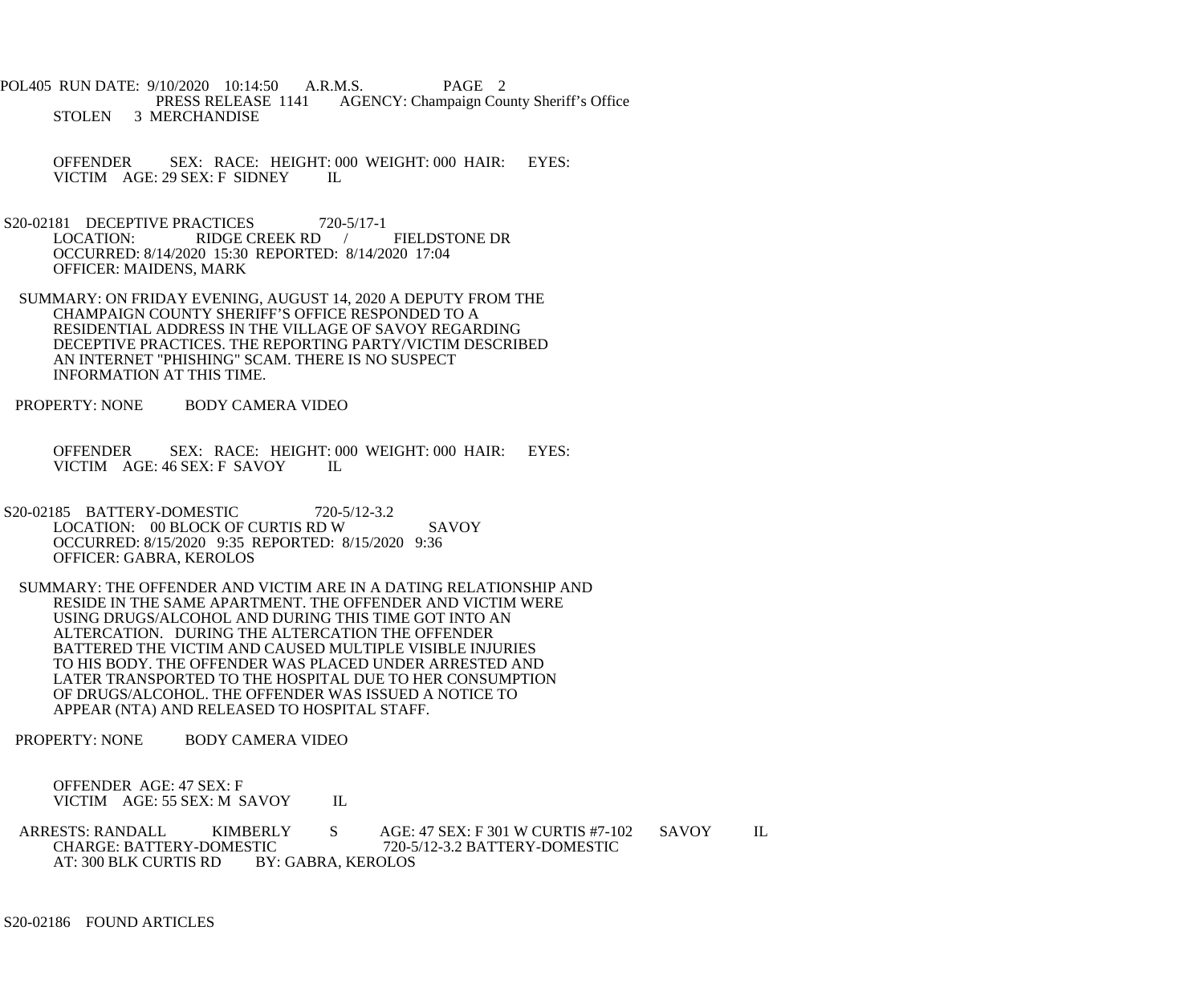POL405 RUN DATE: 9/10/2020 10:14:50 A.R.M.S. PAGE 3<br>PRESS RELEASE 1141 AGENCY: Champaign Cou AGENCY: Champaign County Sheriff's Office<br>CHAMPAIGN TOWNSHIP LOCATION: 00 BLOCK OF BENTBROOK DR OCCURRED: 8/15/2020 6:25 REPORTED: 8/15/2020 10:40 OFFICER: REIFSTECK, JONATHAN

- SUMMARY: THE REPORTING PERSON FOUND TWO CELLULAR PHONES AT THE BASE OF HIS DRIVEWAY. I WAS UNABLE TO POWER ON THE CELLULAR PHONES. I HAVE BEEN UNABLE TO LOCATE THE OWNER(S) OF THE CELLULAR PHONES.
- PROPERTY: NONE 1 BODY CAMERA VIDEO
- PEOPLE: VICTIM SOCIETY<br>OFFENDER SEX: R SEX: RACE: HEIGHT: 000 WEIGHT: 000 HAIR: EYES:
- S20-02188 THEFT-RETAIL 720-5/16-25 CONSPIRE<br>BURGLARY TOOLS-POSSESSION 720-5/19-2 CONSPIRE BURGLARY TOOLS-POSSESSION 720-5/19-2 CONSP<br>LOCATION: 00 BLOCK OF SAVOY PLAZA LN SAVOY LOCATION: 00 BLOCK OF SAVOY PLAZA LN OCCURRED: 8/15/2020 15:25 REPORTED: 8/15/2020 15:25 OFFICER: WELDON, MATTHEW
- SUMMARY: DEPUTIES WERE DISPATCHED TO A SAVOY BUSINESS IN REFERENCE TO A REPORT OF A FIGHT. UPON ARRIVING, DEPUTIES DETERMINED THE ALTERCATION OCCURRED WHEN A WITNESS ATTEMPTED TO STOP TWO SUSPECTS FROM SHOPLIFTING MULTIPLE BOTTLES OF ALCOHOL. THE FIRST SUSPECT LEFT BEFORE DEPUTIES ARRIVED. THE SECOND SUSPECT WAS ISSUED A NOTICE TO APPEAR FOR RETAIL THEFT AND SIGNED A WRITTEN NO TRESPASS WARNING GIVEN BY THE STORE MANAGER. THE FIRST SUSPECT HAS NOT BEEN LOCATED AT THIS TIME.
- PROPERTY: NONE 1 BODY CAMERA VIDEO
	- NONE 1 BODY CAMERA VIDEO
	- NONE 1 BODY CAMERA VIDEO
- PEOPLE: VICTIM SOCIETY OFFENDER AGE: 57 SEX: M OFFENDER AGE: 61 SEX: M VICTIM SCHNUCKS SAVOY IL

ARRESTS: WILSON TYRONE AGE: 61 SEX: M 1712 E GLENWOOD DANVILLE IL<br>CHARGE: THEFT-RETAIL 720-5/16-25 THEFT-RETAIL CHARGE: THEFT-RETAIL 720-5/16-25 THEFT-RETAIL AT: 1300 BLK SAVOY PLAZA LN BY: WELDON, MATTHEW

 S20-02192 OTHER TROUBLE/INFO RPT LOCATION: 00 BLOCK OF PECAN TREE ST URBANA TOWNSHIP OCCURRED: 8/16/2020 3:10 REPORTED: 8/16/2020 5:44 OFFICER: GOOD, ANDREW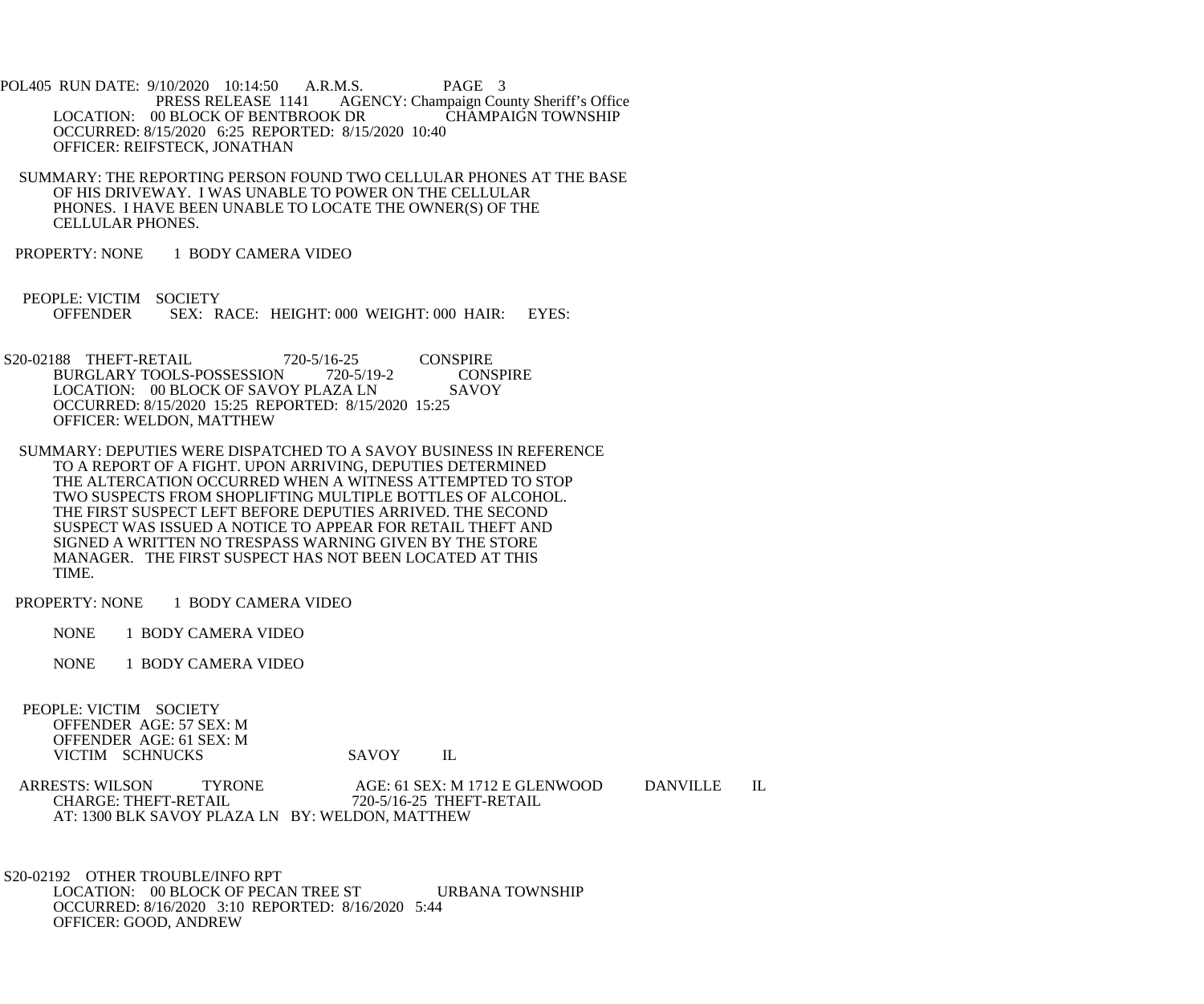POL405 RUN DATE: 9/10/2020 10:14:50 A.R.M.S. PAGE 4<br>PRESS RELEASE 1141 AGENCY: Champaign Cou AGENCY: Champaign County Sheriff's Office

 SUMMARY: ON THE MORNING OF SUNDAY, AUGUST 16TH 2020, BETWEEN THE HOURS OF 0310 AND 0544, CCSO WAS DISPATCHED TO A RESIDENCE IN THE 700 BLOCK OF PECAN STREET, URBANA, THREE SEPARATE TIMES. THE FIRST TWO CALLS FOR SERVICE WERE UNFOUNDED BUT INVOLVED "SUSPICIOUS SUBJECTS". ON THE THIRD CALL, CCSO CONTACTED A FEMALE COMPLAINANT AT THIS RESIDENCE WHO CLAIMED HER EX-BOYFRIEND HAD "BROKEN INTO" THE MOBILE HOME AND DAMAGED A TELEVISION BEFORE THE FEMALE COMPLAINANT STRUCK HIM WITH A BASEBALL BAT. AFTER THE MALE WAS CONFRONTED BY THE FEMALE WITH THE BASEBALL BAT, HE LEFT THE AREA. NEITHER OF THE TWO AFOREMENTIONED PARTIES RESIDED AT THE MOBILE HOME. CCSO ATTEMPTED TO CONTACT THE HOMEOWNER BUT WAS UNSUCCESSFUL.

PROPERTY: NONE BODY CAMERA VIDEO

 OFFENDER AGE: 42 SEX: F OFFENDER AGE: 39 SEX: M VICTIM AGE: 42 SEX: F URBANA IL VICTIM AGE: 39 SEX: M CHAMPAIGN IL

- S20-02193 CRIMINAL DEFACEMENT OF PROPERTY 720-5/21-1.3<br>LOCATION: 00 BLOCK OF MAIN ST W SIDNEY LOCATION: 00 BLOCK OF MAIN ST W OCCURRED: 8/15/2020 22:00 REPORTED: 8/16/2020 11:09 OFFICER: REIFSTECK, JONATHAN
- SUMMARY: UNKNOWN SUSPECT(S) SPRAY PAINTED GRAFFITI ON A COUNTY- OWNED CONCRETE RETAINING WALL.
- PROPERTY: NONE 1 BODY CAMERA VIDEO
	- DAMAGED 1 OTHER PROPERTY THAN LISTD
	- OFFENDER SEX: RACE: HEIGHT: 000 WEIGHT: 000 HAIR: EYES: VICTIM CHAMPAIGN COUNTY URBANA IL
- S20-02196 BATTERY-AGG DOMESTIC 720-5/12-3.3 DOMESTIC-INTERFERENCE WITH REPORT 720-5/12-3.5<br>LOCATION: 00 BLOCK OF BRIDLE LN URBANA TOWNSHIP LOCATION: 00 BLOCK OF BRIDLE LN OCCURRED: 8/16/2020 19:35 REPORTED: 8/16/2020 19:35 OFFICER: METZLER, JEFFREY
	- SUMMARY: DEPUTIES WERE DISPATCHED TO THE 10 BLOCK OF BRIDLE LN IN THE TOWNSHIP OF URBANA FOR A REPORT OF AN ARMED SUBJECT. DEPUTIES ARRIVED AND DETERMINED THE INCIDENT TO BE A DOMESTIC BATTERY, ARRESTING THE OFFENDING PARTY.
- PROPERTY: NONE 1 BODY CAMERA VIDEO
	- NONE 1 BODY CAMERA VIDEO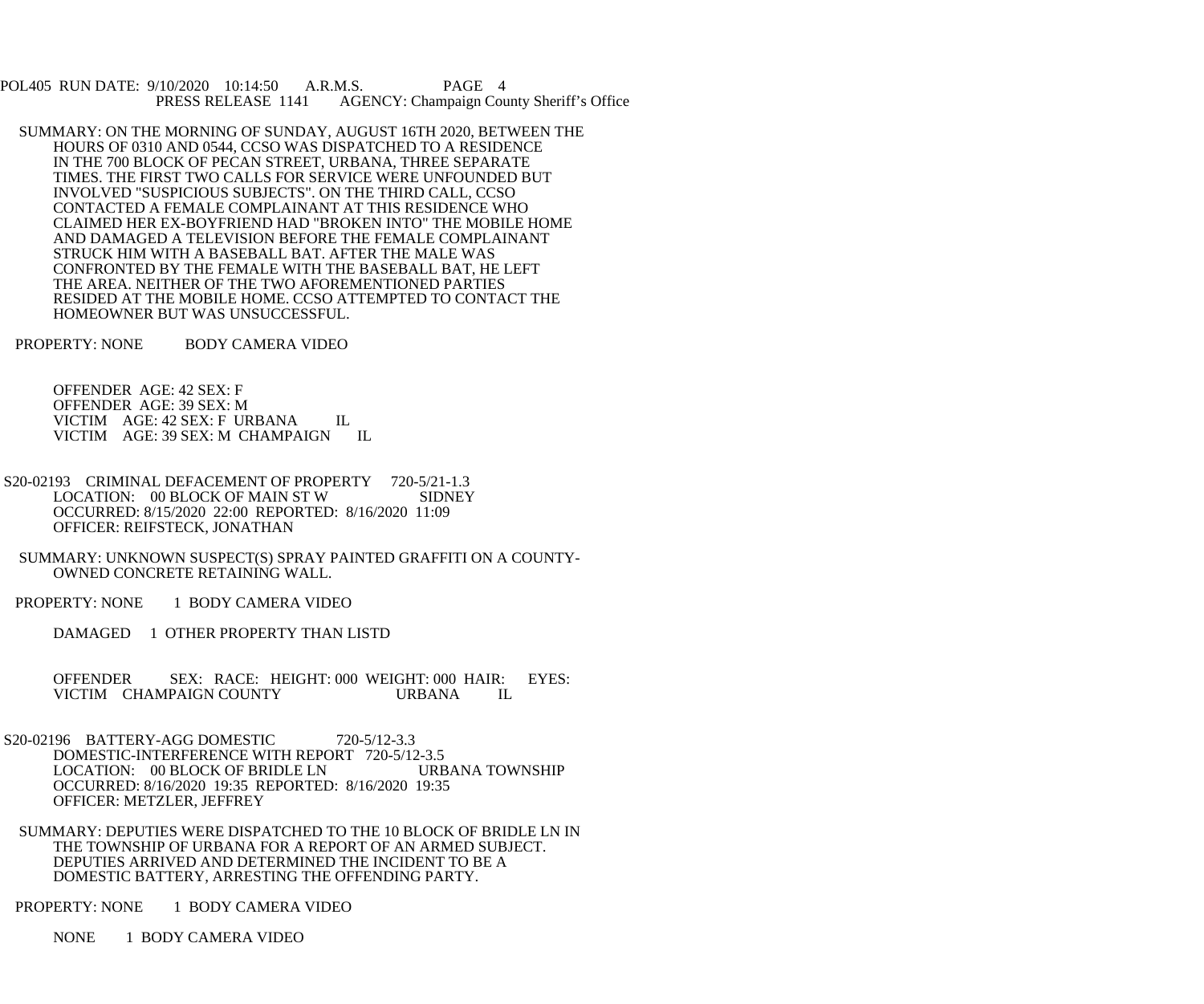POL405 RUN DATE: 9/10/2020 10:14:50 A.R.M.S. PAGE 5 PRESS RELEASE 1141 AGENCY: Champaign County Sheriff's Office NONE PHOTOS-DIGITAL

NONE PHOTOS-DIGITAL

PEOPLE: VICTIM AGE: 35 SEX: F URBANA IL

ARRESTS: BROWN OLYMPIA R AGE: 34 SEX: F 13 BRIDLE LANE URBANA IL<br>CHARGE: BATTERY-AGG DOMESTIC 720-5/12-3.3 BATTERY-AGG DOMESTIC 720-5/12-3.3 BATTERY-AGG DOMESTIC AT: BRIDLE LN BY: CHRISTENSEN, CORY BROWN OLYMPIA R AGE: 34 SEX: F 13 BRIDLE LANE URBANA IL<br>CHARGE: DOMESTIC-INTERFERENCE WITH REPORT 720-5/12-3.5 DOMESTIC-INTERFERENCE WIT CHARGE: DOMESTIC-INTERFERENCE WITH REPORT<br>AT: BRIDLE LN BY: CHRISTENSEN. CORY BY: CHRISTENSEN, CORY

S20-02198 THEFT-IDENTITY 720-5/16-30(A) LOCATION: 00 BLOCK OF 1350E PHILO TOWNSHIP OCCURRED: 8/17/2020 0:15 REPORTED: 8/17/2020 0:15 OFFICER: CHRISTENSEN, CORY

 SUMMARY: RP REPORTED THAT HE DISCOVERED AN UNKNOWN SUSPECT PURCHASED A VEHICLE IN HIS NAME WHEN REVIEWING HIS CREDIT SCORE.

 OFFENDER SEX: RACE: HEIGHT: 000 WEIGHT: 000 HAIR: EYES: VICTIM AGE: 27 SEX: M TOLONO IL

- S20-02201 DRIVING UNDER REVOKED LICENSE 625-5/6-303 OPERATE UNINSURED MOTOR VEHICLE 625-5/3-707 LOCATION: 00 BLOCK OF BROADWAY AV/E ILLINO URBANA OCCURRED: 8/17/2020 12:44 REPORTED: 8/17/2020 12:44 OFFICER: DARR, CHRISTOPHER
- SUMMARY: A CHAMPAIGN COUNTY DEPUTY SHERIFF (DRUG COURT OFFICER) OBSERVED A DRUG COURT CLIENT DRIVING TO HER DRUG COURT APPEARANCE ON A PUBLIC STREET. IT WAS KNOWN THE DRIVER DID NOT HAVE A VALID DRIVER'S LICENSE. A TRAFFIC STOP WAS CONDUCTED AND THE DRIVER WAS VERIFIED TO HAVE A REVOKED DRIVERS LICENSE. THE DRIVER WAS ISSUED CITATIONS FOR DRIVING REVOKED (DUI) AND OPERATING AN UNINSURED MOTOR VEHICLE. THE DRIVER WAS RELEASED SO SHE COULD MAKE HER DRUG COURT APPEARANCE. THE MOTOR VEHICLE WAS PARKED AND THE KEYS WERE LATER GIVEN TO THE REGISTERED OWNER. THE REGISTERED OWNER OF THE MOTOR VEHICLE WAS INTERVIEWED AND ADMITTED SHE DOES NOT HAVE AN INSURANCE POLICY.

PROPERTY: NONE BODY CAMERA VIDEO

## PEOPLE: VICTIM SOCIETY

 ARRESTS: FRANZEN ALEXIS R AGE: 23 SEX: F 2011 CYNTHIA DR APT H204 CHAMPAIGN IL CHARGE: DRIVING UNDER REVOKED LICENSE 625-5/6-303 DRIVING UNDER REVOKED LIC AT: 500 BLK S BROADWAY AVE BY: DARR, CHRISTOPHER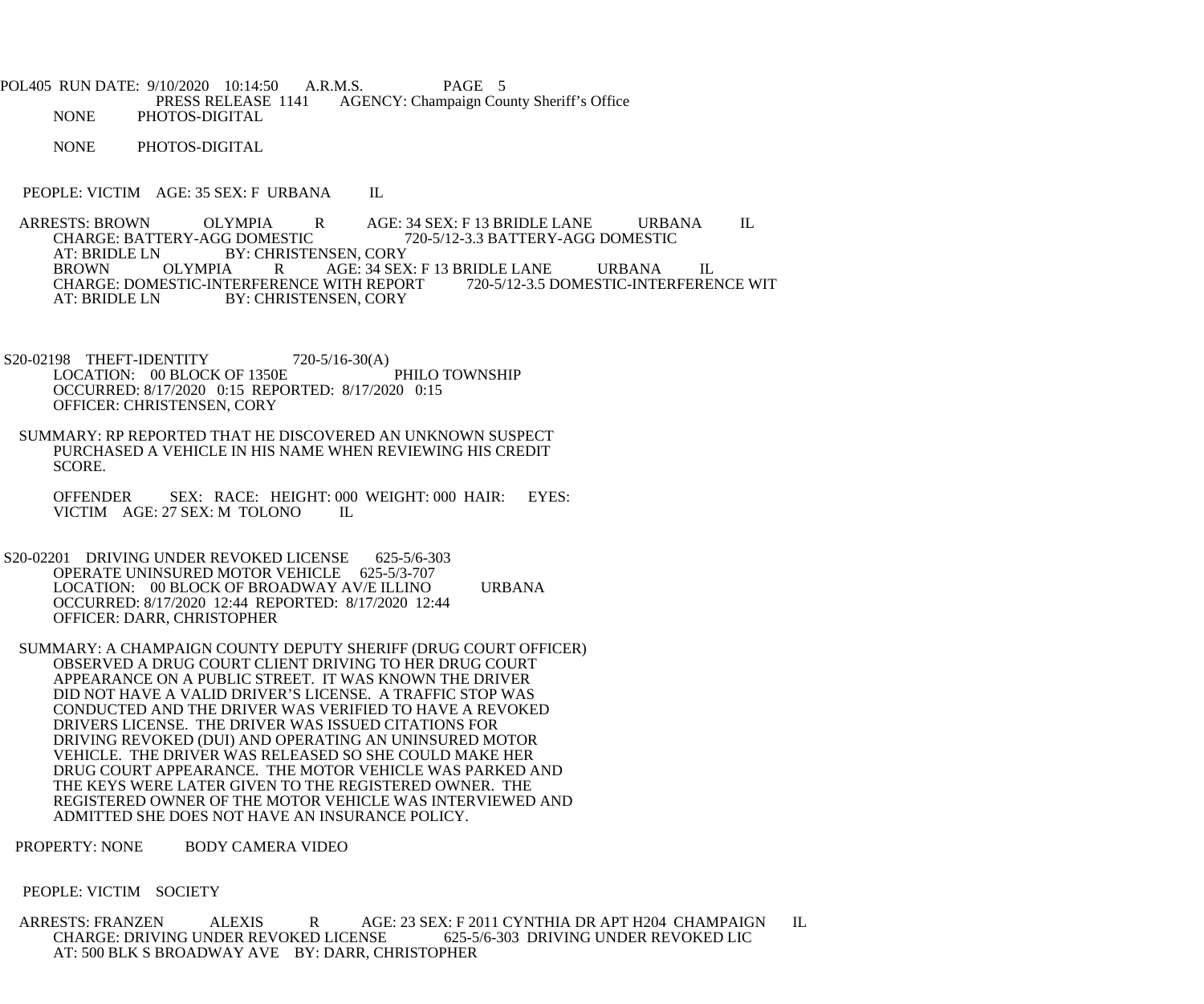POL405 RUN DATE: 9/10/2020 10:14:50 A.R.M.S. PAGE 6<br>PRESS RELEASE 1141 AGENCY: Champaign Cou E 1141 AGENCY: Champaign County Sheriff's Office<br>R AGE: 23 SEX: F 2011 CYNTHIA DR APT H204 FRANZEN ALEXIS R AGE: 23 SEX: F 2011 CYNTHIA DR APT H204 CHAMPAIGN IL CHARGE: OPERATE UNINSURED MOTOR V CHARGE: OPERATE UNINSURED MOTOR VEHICLE AT: 500 BLK S BROADWAY AVE BY: DARR, CHRISTOPHER

- S20-02202 BATTERY-DOMESTIC 720-5/12-3.2 LOCATION: 00 BLOCK OF GREEN ST SAVOY OCCURRED: 8/17/2020 13:05 REPORTED: 8/17/2020 13:08 OFFICER: FERRIMAN, RICHARD
- SUMMARY: RP CALLED TO REPORT A DOMESTIC BATTERY BETWEEN HIM AND HIS BEST FRIEND. SUSPECT WAS ARRESTED AND TRANSPORTED TO THE JAIL.
- PROPERTY: NONE 1 BODY CAMERA VIDEO
	- NONE 1 BODY CAMERA VIDEO
- PEOPLE: VICTIM AGE: 23 SEX: M SAVOY IL
- ARRESTS: TIEDER GARRETT MICHAEL AGE: 23 SEX: M 207 W GREEN ST SAVOY IL CHARGE: BATTERY-DOMESTIC 720-5/12-3.2 BATTERY-DOMESTIC CHARGE: BATTERY-DOMESTIC 720-5/12-3.2 BATTERY-DOMESTIC<br>AT: 200 BLK GREEN ST BY: FERRIMAN, RICHARD BY: FERRIMAN, RICHARD
- S20-02204 THEFT \$500 AND UNDER 720-5/16-1 LOCATION: 00 BLOCK OF COUNTRYVIEW RD N SOMER TOWNSHIP OCCURRED: 8/17/2020 15:04 REPORTED: 8/17/2020 15:04 OFFICER: MAYO, NICHOLAS
- SUMMARY: ON THE ABOVE STATED DAY AND TIME, DEPUTIES TOOK A REPORT OF A THEFT OF DEALER REGISTRATION FROM AN AUTO DEALERSHIP IN URBANA. THE DEALERSHIP PLATES WERE ENTERED INTO LEADS AS STOLEN.
	- OFFENDER SEX: RACE: HEIGHT: 000 WEIGHT: 000 HAIR: EYES:<br>VICTIM BILL SMITH AUTO URBANA IL VICTIM BILL SMITH AUTO
- S20-02205 WARRANT-IN STATE LOCATION: 00 BLOCK OF ADAMS ST S PHILO OCCURRED: 8/17/2020 16:30 REPORTED: 8/17/2020 16:33 OFFICER: GABRA, KEROLOS
	- SUMMARY: THE OFFENDER WENT TO HER PLACE OF EMPLOYMENT AND BEGAN BEING DISORDERLY. THE OFFENDER INITIALLY REFUSED TO LEAVE BUT LATER LEFT PRIOR TO POLICE ARRIVAL. THE OFFENDER WAS LOCATED AT HER RESIDENCE AND DETERMINED TO HAVE AN ACTIVE CHAMPAIGN COUNTY WARRANT. THE OFFENDER WAS PLACED UNDER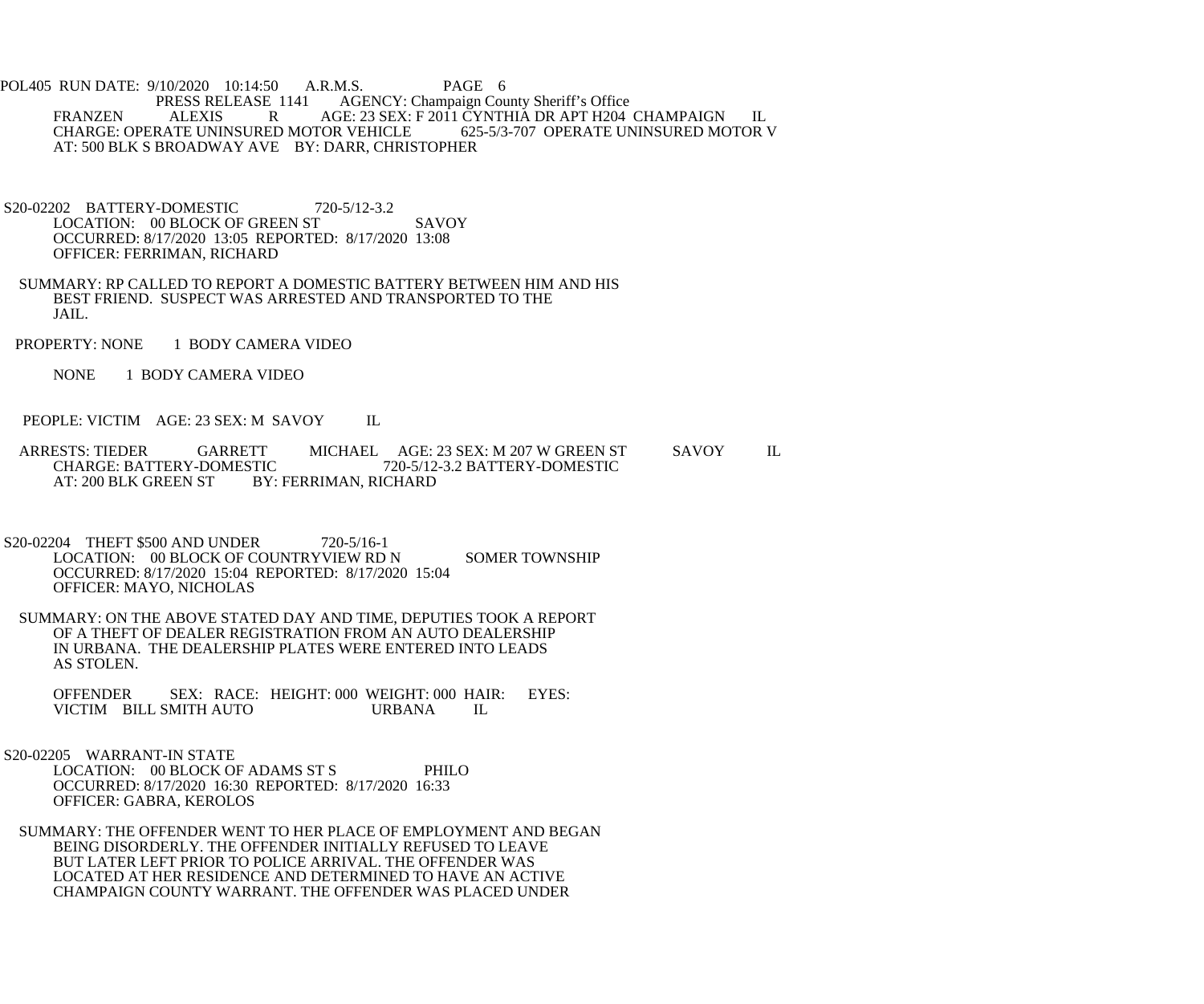POL405 RUN DATE: 9/10/2020 10:14:50 A.R.M.S. PAGE 7<br>PRESS RELEASE 1141 AGENCY: Champaign Cou AGENCY: Champaign County Sheriff's Office ARREST AND TRANSPORTED TO THE JAIL.

PROPERTY: NONE BODY CAMERA VIDEO

NONE BODY CAMERA VIDEO

 PEOPLE: VICTIM SOCIETY-WARRANTS/RECOVERED PROPERTY OFFENDER AGE: 20 SEX: F

ARRESTS: REED DAVIANNA LAKETA AGE: 20 SEX: F 113 STERLING CT APT 108 SAVOY IL CHARGE: WARRANT WARRANT WARRANT-IN STATE WARRANT WARRANT-IN STATE AT: 100 BLK STERLING CT BY: WELDON, MATTHEW

- S20-02207 RESIST/OBS CORRECT/POLICE/FIRE 720-5/31-1<br>BATTERY-DOMESTIC 720-5/12-3.2 BATTERY-DOMESTIC 720-5/12-3.2<br>DISORDERLY CONDUCT-ALL OTHER 720-5/26-1 DISORDERLY CONDUCT-ALL OTHER LOCATION: 00 BLOCK OF CHATEAU DR ST JOSEPH TOWNSHIP OCCURRED: 8/17/2020 8:00 REPORTED: 8/17/2020 18:05 OFFICER: REIFSTECK, CHASE
- SUMMARY: ON MONDAY (08/17/20) AT APPROXIMATELY 1807 HRS, CHAMPAIGN COUNTY DEPUTY SHERIFFS WERE DISPATCHED TO A RESIDENCE IN THE SAINT JOSEPH TOWNSHIP, FOR A DOMESTIC BATTERY THAT HAD JUST OCCURRED. UPON ARRIVAL, A NARRATIVE WAS OBTAINED FROM BOTH PARTIES INVOLVED, AS WELL AS THE WITNESSES ON SCENE. AFTER A THOROUGH INVESTIGATION, THE MALE HALF INVOLVED WAS PLACED UNDER ARREST FOR DOMESTIC BATTERY, DISORDERLY CONDUCT, AND RESISTING AND OBSTRUCTING DEPUTIES. HE WAS TRANSPORTED TO THE CHAMPAIGN COUNTY SATELLITE JAIL FOR HIS CHARGES.

PROPERTY: NONE 1 BODY CAMERA VIDEO

- NONE BODY CAMERA VIDEO
- PEOPLE: VICTIM SOCIETY VICTIM AGE: 40 SEX: F ST JOSEPH IL<br>VICTIM AGE: 43 SEX: M ST JOSEPH IL VICTIM AGE: 43 SEX: M ST JOSEPH

ARRESTS: SWAIM BRANDON J AGE: 39 SEX: M 901 CHATEAU DR ST JOSEPH IL<br>CHARGE: BATTERY-DOMESTIC 720-5/12-3.2 BATTERY-DOMESTIC C 720-5/12-3.2 BATTERY-DOMESTIC<br>BY: REIFSTECK, CHASE AT: 900 BLK CHATEAU DR<br>SWAIM BRANDON J AGE: 39 SEX: M 901 CHATEAU DR ST JOSEPH IL<br>T/POLICE/FIRE 720-5/31-1 RESIST/OBS CORRECT/POLICE CHARGE: RESIST/OBS CORRECT/POLICE/FIRE 7<br>AT: 900 BLK CHATEAU DR BY: REIFSTECK, CHASE AT: 900 BLK CHATEAU DR<br>SWAIM BRANDON J AGE: 39 SEX: M 901 CHATEAU DR ST JOSEPH IL<br>JCT-ALL OTHER 720-5/26-1 DISORDERLY CONDUCT-ALL OT CHARGE: DISORDERLY CONDUCT-ALL OTHER<br>AT: 900 BLK CHATEAU DR BY: REIFSTECK, CHASE AT: 900 BLK CHATEAU DR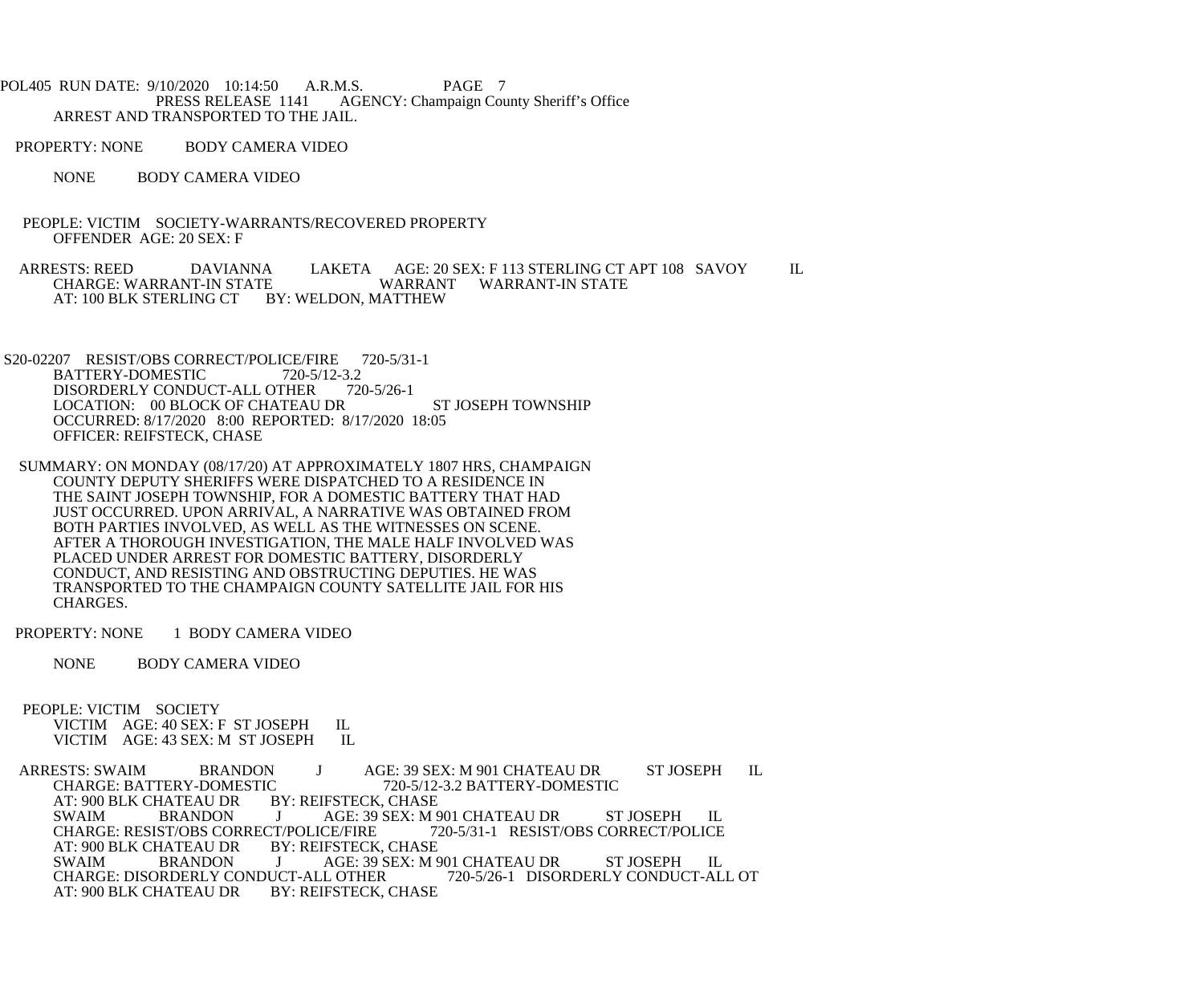POL405 RUN DATE: 9/10/2020 10:14:50 A.R.M.S. PAGE 8<br>PRESS RELEASE 1141 AGENCY: Champaign Cou AGENCY: Champaign County Sheriff's Office

S20-02210 THEFT \$500 AND UNDER 720-5/16-1 LOCATION: 00 BLOCK OF CALHOUN ST S TOLONO OCCURRED: 8/17/2020 18:00 REPORTED: 8/17/2020 20:41 OFFICER: FROMM, DANIEL

 SUMMARY: ON MONDAY, 8/17/20, CHAMPAIGN COUNTY SHERIFF'S DEPUTIES WERE DISPATCHED TO TOLONO FOR A REPORT OF A THEFT. DEPUTIES INVESTIGATED THE INCIDENT AND LEARNED THAT THREE SMALL KITTENS WERE TAKEN FROM THE FRONT YARD OF A RESIDENCE. DEPUTIES HAVE BEEN UNABLE TO LOCATE THE OFFENDER. NO ARRESTS HAVE BEEN MADE.

PROPERTY: STOLEN 3 ANIMALS-DOMESTIC

 OFFENDER SEX: F RACE: W HEIGHT: 000 WEIGHT: 000 HAIR: BLN EYES: VICTIM AGE: 69 SEX: F TOLONO IL

S20-02212 DECEPTIVE PRACTICES 720-5/17-1 LOCATION: 00 BLOCK OF AUSTIN ST W TOLONO OCCURRED: 8/18/2020 1:00 REPORTED: 8/18/2020 8:02 OFFICER: FERRIMAN, RICHARD

 SUMMARY: RP CALLED TO REPORT FRAUDULENT CHARGES ON HER ACCOUNT. RP CONTACTED HER BANK AND HAD THE FRAUDULENT CHARGES STOPPED. SHE WANTED TO MAKE A REPORT BECAUSE OF WHERE THE ITEMS WERE TO BE SHIPPED, WAS IN A NEARBY COUNTY.

PROPERTY: NONE 1 BODY CAMERA VIDEO

 OFFENDER SEX: U RACE: U HEIGHT: 000 WEIGHT: 000 HAIR: EYES: DESCR: ADDY 209 S VERMILION AVE APT #B, INDIANOLA, IL 61850<br>IM AGE: 55 SEX: F TOLONO IL VICTIM AGE: 55 SEX: F TOLONO VICTIM AGE: 51 SEX: M TOLONO IL

S20-02214 DECEPTIVE PRACTICES 720-5/17-1 LOCATION: 00 BLOCK OF 1550N ST JOSEPH TOWNSHIP OCCURRED: 7/22/2020 12:00 REPORTED: 8/18/2020 10:42 OFFICER: FOSTER, SUSAN

 SUMMARY: RP'S PERSONAL INFORMATION WAS USED IN ATTEMPTS ACQUIRE LINES OF CREDIT AND PERSONAL LOANS. THE RP DID NOT SUFFER ANY FINANCIAL LOSS.

OFFENDER SEX: RACE: HEIGHT: 000 WEIGHT: 000 HAIR: EYES:<br>VICTIM AGE: 49 SEX: M ST JOSEPH IL VICTIM AGE: 49 SEX: M ST JOSEPH

 S20-02251 LOCATION: 200 BLOCK OF DAVID ST S OCCURRED: 8/21/2020 19:40 REPORTED: 8/21/2020 19:40 OFFICER: BOLT, NICOLE R